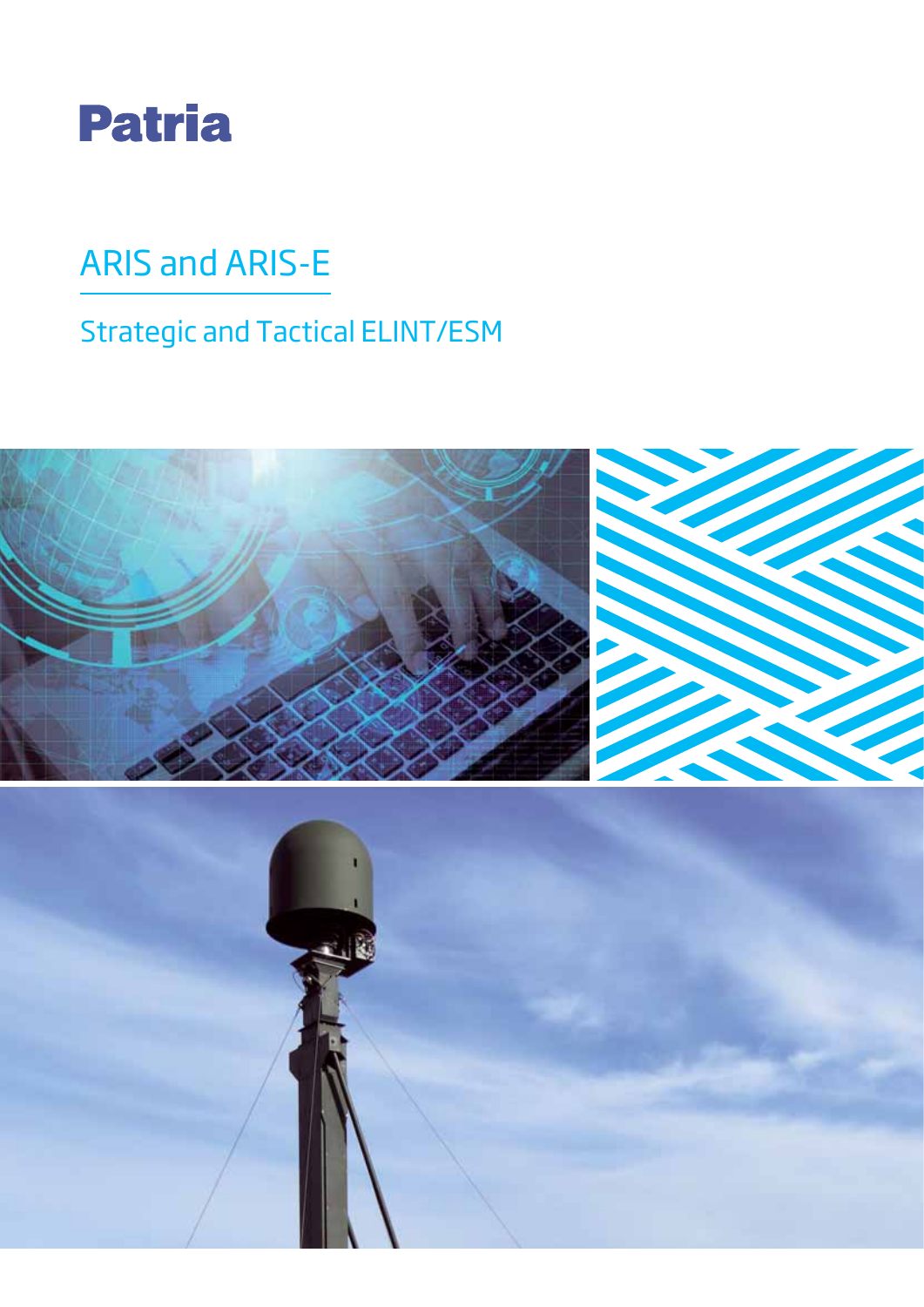## ARIS and ARIS-E together deliver a complete solution for both strategic and tactical ELINT/ESM operations mastering the most modern signal environment.

ARIS is an ELINT (electronic intelligence) system for gathering strategic information on radars, their location and their operational tactics, as well as building, updating and validating the emitter databases storing knowledge of radar waveforms.

ARIS-E is an ESM (electronic support measures) system providing real-time tactical situational picture by intercepting, recognising, geolocating and tracking radar platforms.

Patria offers customisable combinations of both capabilities to optimise solutions for various needs with superior performance, usability and unique remote operability.

The modern electronic battlespace is congested of various kinds of emitters, ranging from high power broadcast stations and legacy surveillance radars to the newest hardly detectable frequency, beam and waveform agile multifunction radars.

All simultaneously active emitters need to be intercepted, recognised and geolocated to receive control of the electronic order of battle (EOB) and to be able to react to emerging threats. Constantly altering tactics and waveforms in the electronic battlespace demand short loops from the first detection in ELINT (electronic intelligence) to the deployment of a matched emitter database to the ESM (electronic support measures) systems monitoring the battlespace and protecting life of the crew in various military platforms.

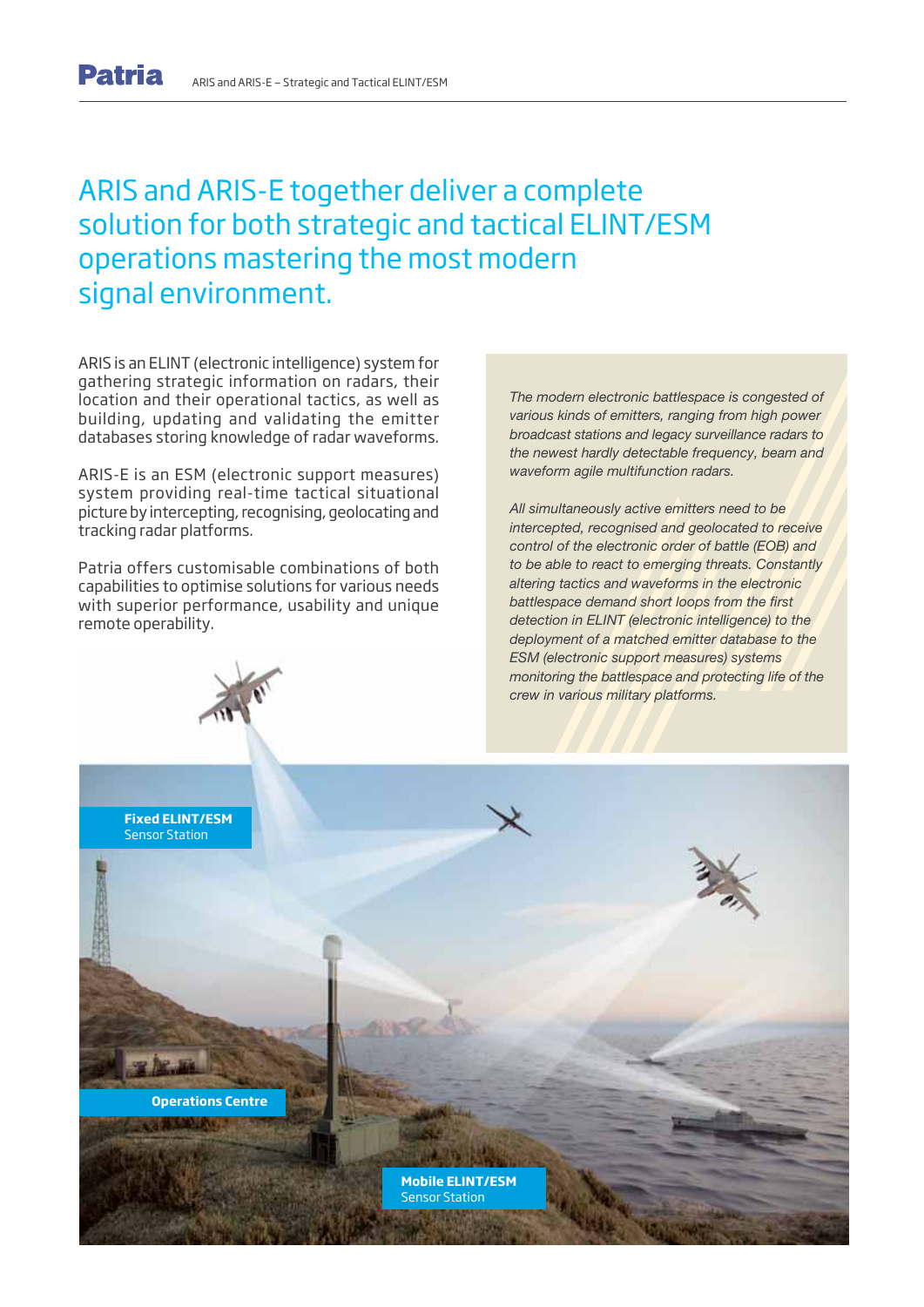## Patria ARIS is an ELINT system.

ARIS is a remotely operable ELINT system for interception, recording and analysis of modern and increasingly complex signal environment. It provides an extensive set of high-performance tools for operator-driven ELINT signal analysis.

The system is used for gathering strategic information on non-communication emitters (e.g. radars), including their location, tactics and usage. ARIS intercepts and records previously unknown emitters through spectrum surveillance. The operator can analyse signals and radar modes of operation in real time or from recordings, or the system can run autonomously to identify and record signals for later analysis.

In addition to accurate and sensitive automatic pulse measurements and PDW analysis displays, the analyst has a real-time spectrum analyser, real-time oscilloscope, modulation analyser and direction finding tools allowing, for example, intra-pulse and LPI radar waveform analysis. Signals are automatically identified against an emitter database.



Both known and unknown signals can be tracked and collected either manually or automatically based on predefined surveillance tasks. The internal database can be synchronized with the external databases.

ARIS combines all ELINT functionalities in a single system offering a comfortable user experience.

**Patria ARIS - the most efficient and accurate tool for technical ELINT in a dense signal environment.**

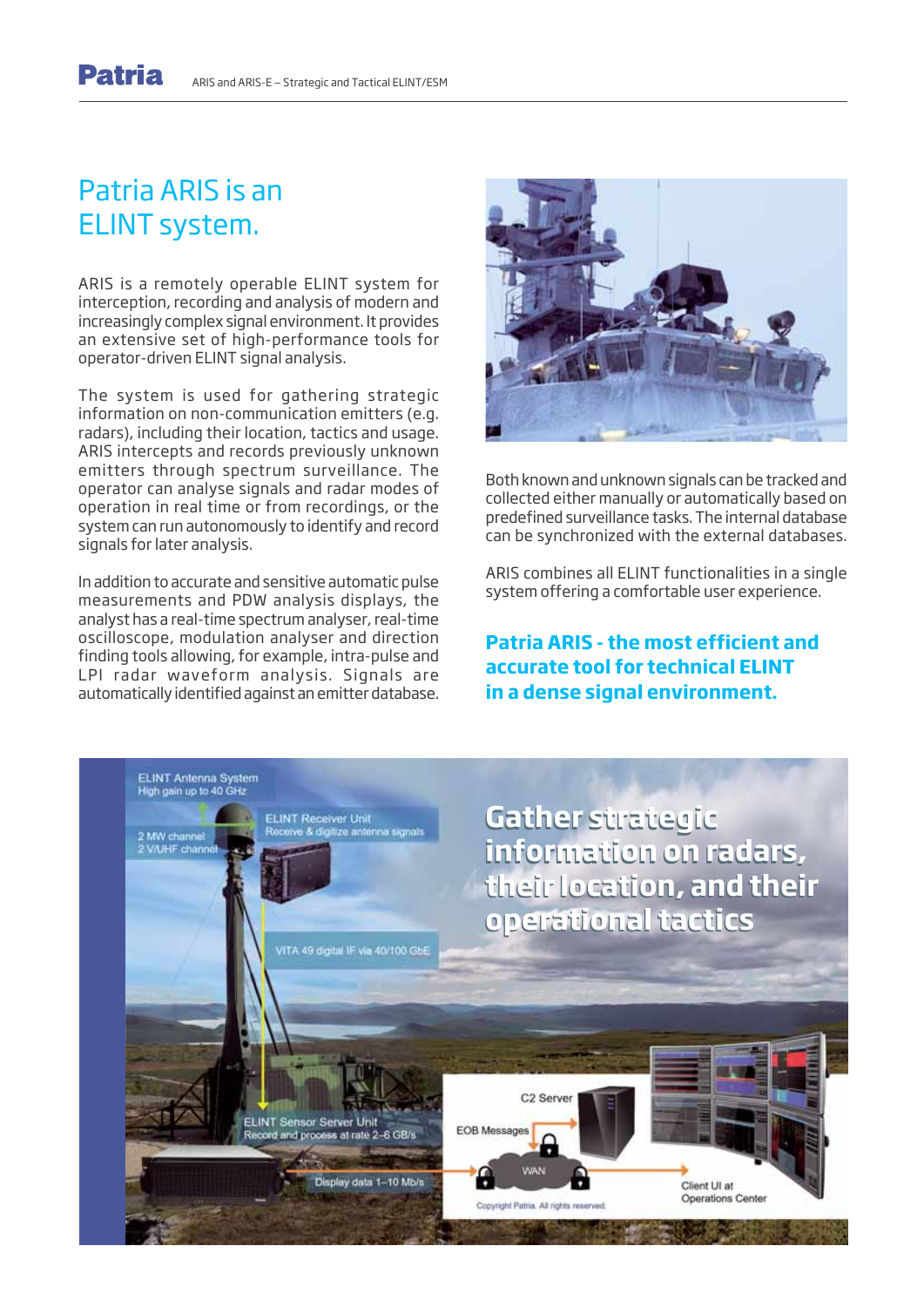



The **search spectrum** is used for spectrum surveillance. It gives a quick overview of the full spectrum with several spectrum displays available for various sub-bands. It provides enhanced probability-of-intercept combined with good sensitivity due to digital channelisation. The **realtime spectrum analyser** illustrates time frequency information of the chosen band. A dense signal environment with very low SNR frequency sweeps and frequency hopping pulse sequences can easily be analysed.

Continuous pulse processing is performed over the whole monitoring bandwidth. Pulse detection is done in channelised manner providing good sensitivity and selectivity. Detected pulses, pulse sequences and pulse parameters are revealed and analysed in the **pulse analyser** with different displays, filtering options and histograms. Intra-pulse modulations of selected pulses can be analysed with the **modulation analyser.**

To analyse a chosen waveform in more detail, signals can be detected from a chosen sub-band and illustrated with **real-time oscilloscope displays**. These can be used to analyse intra-pulse and interpulse modulations or e.g. beam patterns.

**Direction finding** can be done using a spinning DF antenna or V/UHF monopulse antenna. Active emitters are automatically recognised based on a mission database and tracked on an **activity dashboard**.

**Continuous recording** enables the user to catch short-lived interesting phenomena. All of the tools available for online signal processing are also available for analysing recordings, either with fullspeed playback or by manually selection. Recordings can be cropped in time and frequency and exported from the system. **Autonomous mode** enables the system to record triggered events automatically.

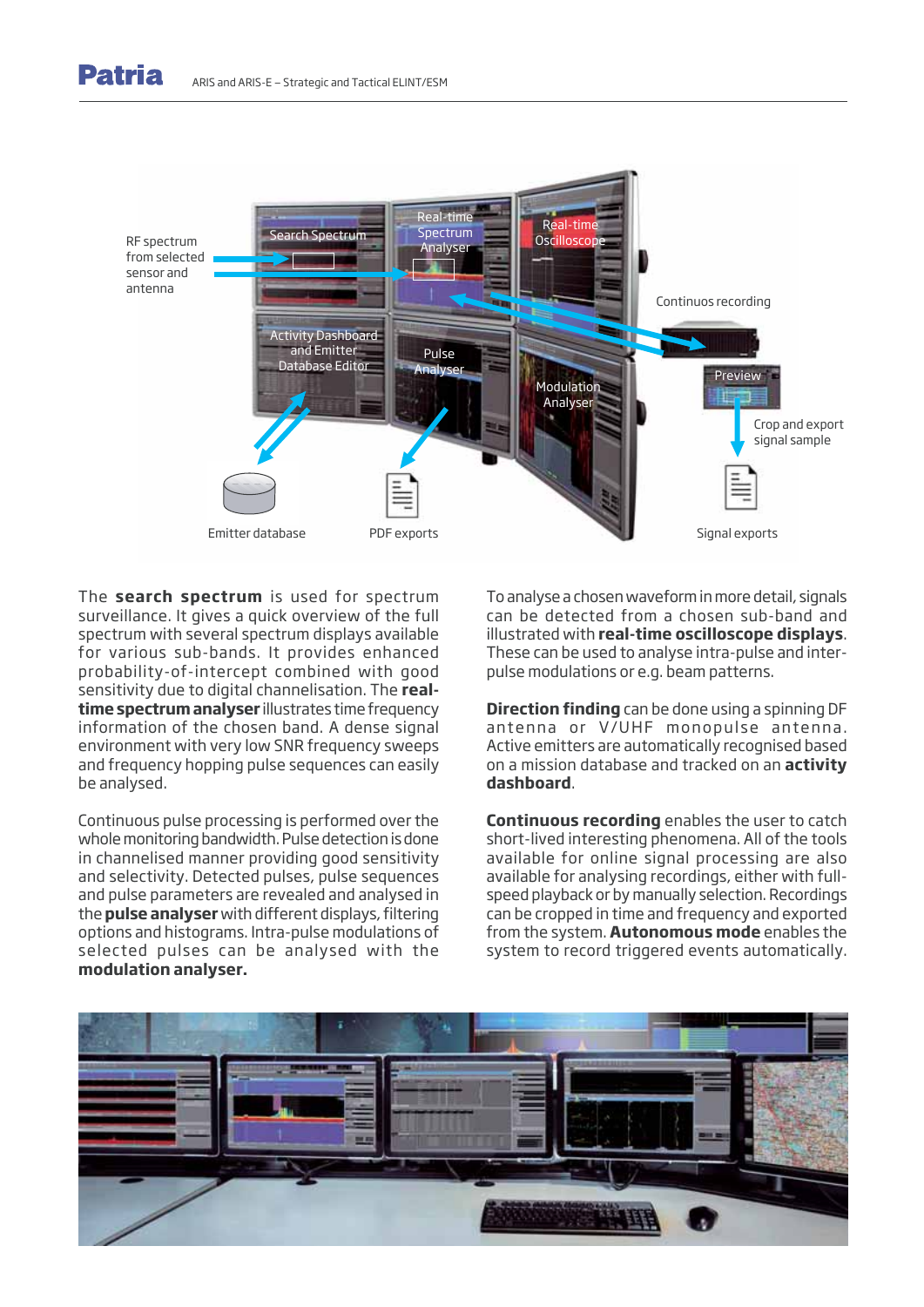## Patria ARIS-E is an ESM system.

ARIS-E is a remote operable ESM/ELINT system used for intercepting, recognising, geolocating and tracking radar emitters. The system produces a situational picture of the targets within the operating area. The Operator can also conduct a more detailed analysis of the received radar signals.

The main task of the ARIS-E is to create a situational picture (independently or aided by the Operator) based on active identified and unidentified emitters within the operating area. Information is then further transmitted to the Operators and/or other connected C2 systems. ARIS-E contains flexible solutions for system integration.

ARIS-E contains all required functionality from interception of radar signals to the visualisation of the situational picture. Special emphasis is given for providing the operator with (4D) situational awareness in the modern electromagnetic battlespace for the operator. ARIS-E displays not just location information of emitters, but also the timeline of the activities is intuitively visualised.



**Patria ARIS-E complements the ELINT offering with automatic functionality and tactical situational awareness, leveraging the existing Patria ARIS framework.**

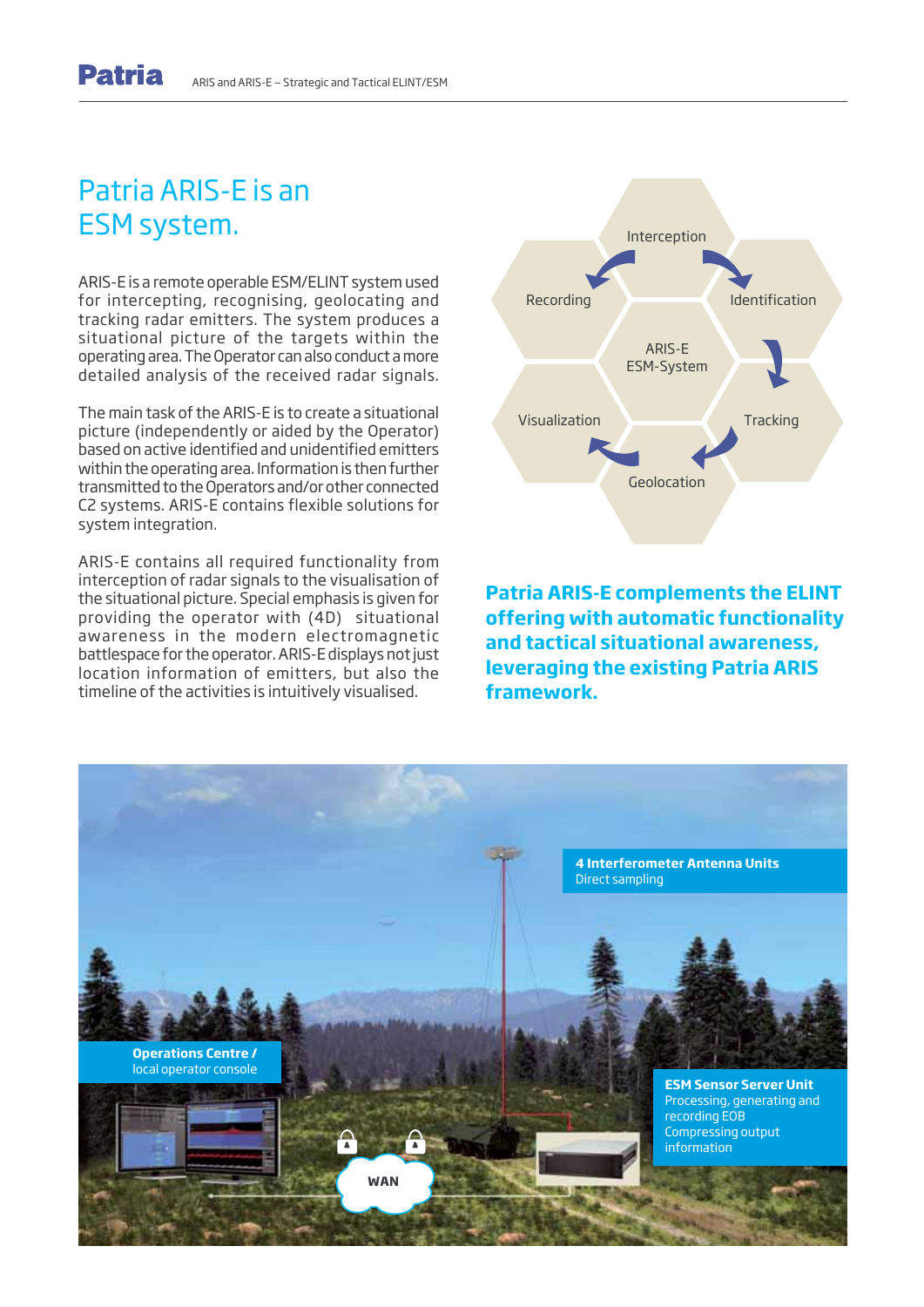



All the functionalities of the ARIS and ARIS-E can be accessed and operated either locally at a sensor station or remotely from an operating center. The operation of a sensor network can be distributed to several fixed and transportable control stations or centralised to an operations center. A broad geographic coverage can be reached from a single operation position. Unmanned sensor stations reduce operational costs.

## **Patria ARIS and Patria ARIS-E are usable from a user interface that is an application run on any PC-workstation.**

The network connection is secured with data encryption, user authentication and access control. System monitoring and maintenance is assisted with remotely usable built-in test, calibration and hardware management tools. Software upgrades can be distributed remotely. ARIS and ARIS-E combine all functionalities in a single system offering with comfortable user experience.

"Patria ARIS and Patria ARIS-E together deliver a complete system solution for strategic and tactical ELINT/ESM for various needs with high-end performance and user experience."

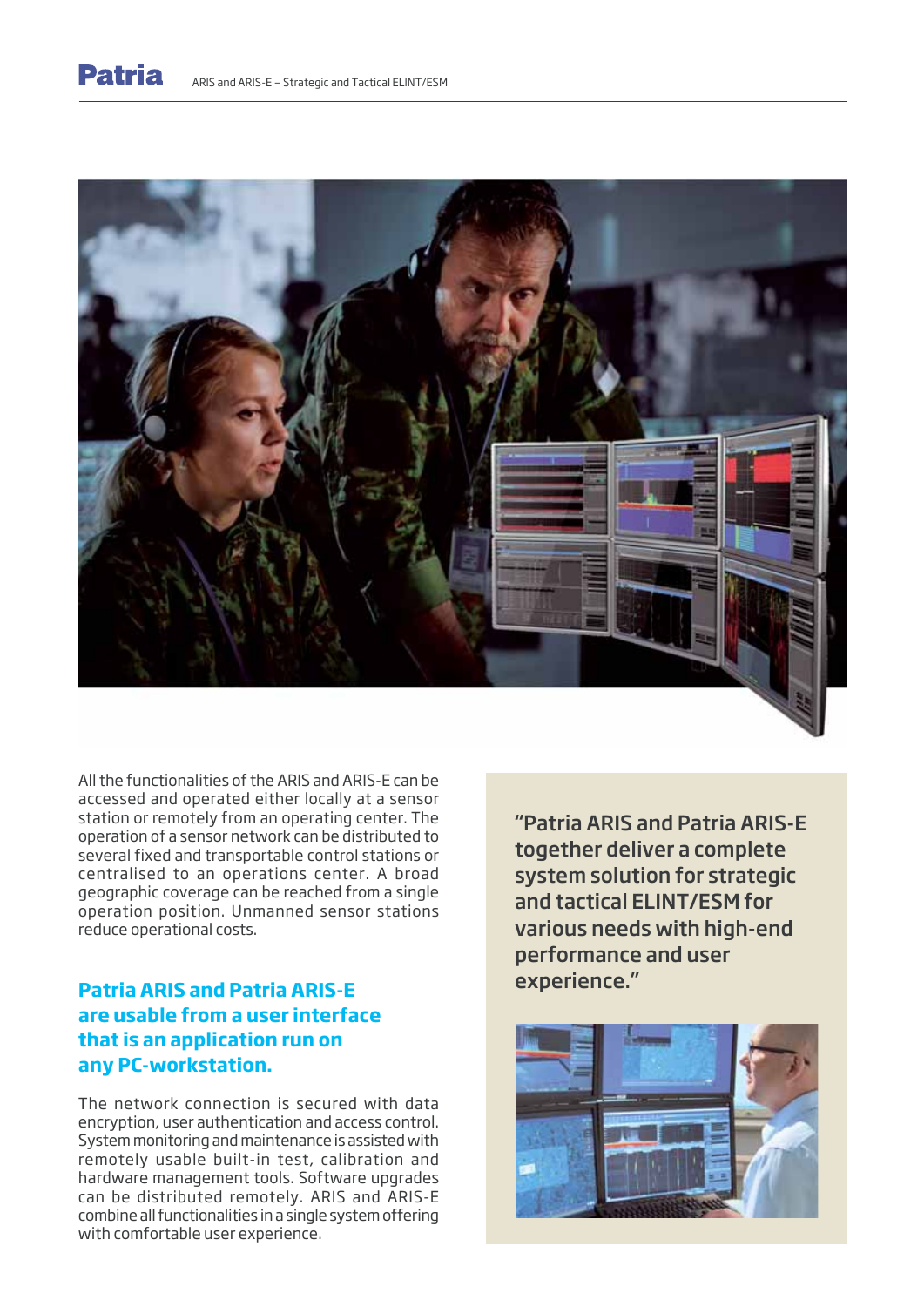### **ARIS and ARIS-E can be delivered in different levels of system scope and integration.**

The offering ranges from standalone ELINT analysis application for analysing recorded signals to fully integrated self-contained ELINT/ESM capability including antennas, masts and transportable equipment shelters.



Core processing and operation software with the required processing board

**Software**

and user interface applications

> All ELINT and/or ESM equipment and software to be installed/integrated in sensor station platforms and operations centres

Deployable ELINT and/or ESM sensor assets with integrated sensor hardware and software

ARIS can be also deployed in platforms, such as various vehicle types, ships or aircraft for onboard operations.

## **The next generation ESM/ELINT system with undetectable surveillance and accurate identification and tracking.**